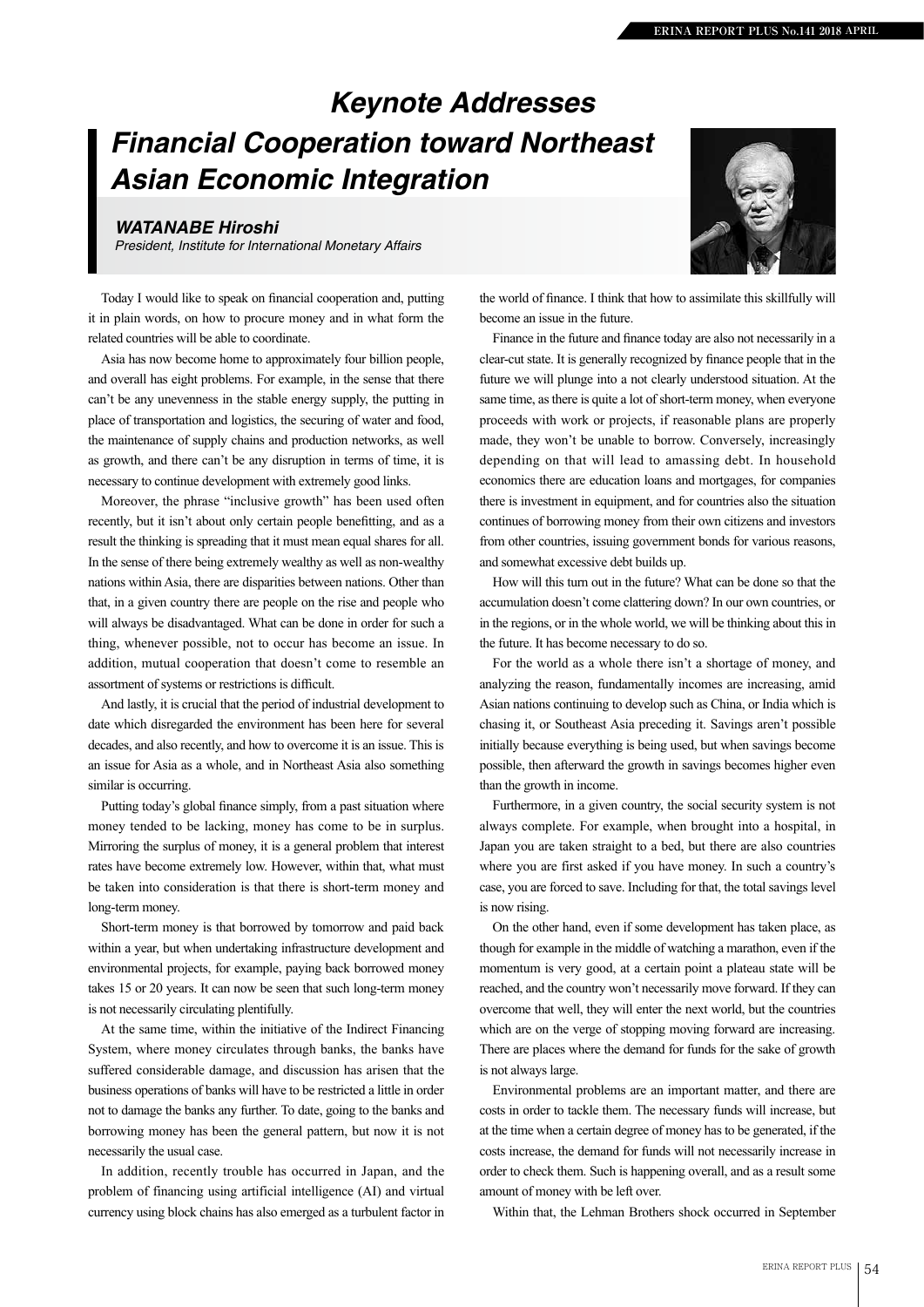2008, and in 2009 most developed countries and a fair proportion of developing countries fell into minus growth. Subsequently, fiscal and monetary policies were carried out in order to support this, but as each country already had considerable debt, the leeway for undertaking fiscal policies was not always great and placed a considerable weight on monetary policies.

Even now the US Federal Reserve Committee, the European Central Bank, the Bank of Japan, etc., have considerable liquidity, make it easy to circulate money by injecting cash into the market, and have been supporting the economy by lowering interest rates. However, the previously mentioned short-term money has emerged, but long-term money hasn't. As a result, the money which the Central Bank has released has been for short-term operation, and with one of its targets being the stock market and another the real estate market, as we originally thought a situation where money doesn't circulate smoothly has arisen.

How long will they continue such low interest rates and plentiful financial policies? When the target changes, it is possible for the demand for funds of developed nations to fall, and trade-offs will occur between bond interest rates and stock market prices resulting from the monetary policies.

Based on this general situation, in what form will money be held in the future? And what must be done in order to procure money? Certainly, when entering into the main issue, project design of what to do will become highly important. According to the Asian Development Bank, for Asia as a whole there is annual infrastructure demand of US\$1.7 trillion. Up until several years ago they were saying US\$0.8 trillion, and this has more than doubled in one go. Within that, the necessity of design has heightened, in the sense of whether it involves the borrowing of the necessary money and its proper repayment.

As for things desired for good design, one is whether what should be done is clear. Giving road networks as an example, whether it is better to place them here or there is a fact, but it is important to make a priority ranking and make clear the aims for what is most necessary among, for example, lowering the total transportation costs by connecting ports, or being able to shorten the time for people living in the mountains to travel to hospital through going to hospital crossing the mountains. With that in mind, there will be discussion of whether to spend that money only on making ports closer or shortening the time to get to hospital. There will be an exchange of various opinions with the local people shouldering the projects. For a plan stating "it would be good to have it", procuring the money will be quite difficult.

The word bankability sums that up in its entirety, and closely undertaking discussion on not only whether banks are able to lend, but also on whether they are able to get repaid properly, is required. As the procurement method for money and how many years of borrowing vary by project, it is also necessary to discuss that in tandem.

Within that, how nations or local public bodies should take responsibility has become the next issue. It is relatively simple if factories are to be built in private-sector projects, but when it comes to infrastructure projects building roads, ports and high-speed railways, the ability to move that large an amount of money is at the

national level at any rate. The most important thing for investors and suppliers of finance thinking of putting money into that, is whether what nations and local public bodies are doing is predictable and whether it is stable.

When money is given out, it is meant to be given out on the premise of current conditions, but when it frequently happens that every year laws change, and the direction changes toward a form such as recently in the United States where Trump often issues executive orders, then even if it is possible to respond to short-term money of approximately one year, for people giving out money for long periods it acts as a drag. In that sense, how governments are able to guarantee predictability and stability and even if changes in systems are inevitable, it is necessary for governments to commit to having to make matters retroactive for what has already commenced.

Investors also are grateful that nations and local public bodies are in the end taking care of problems in the form of insurance and guarantees when nations and local public bodies implementing projects initially hope for money from them or when conditions are bad, but with strong nations and local public bodies gradually on the decrease, finally, in having to reckon their own money, the stability and predictability of systems become necessary.

In Northeast Asia, there are still socialist and communist regimes, but those countries, rather than maintaining laws for a long time, are altering their systems in different ways as necessary. These changes make improvements as intended, but as they take place occasionally they all the same become a drag, and it is necessary to examine how to consider that.

Furthermore, while they are important points today, projects only within certain nations are ending, and are gradually growing fewer. Projects will become necessary which straddle borders, and not just one border, but two or three. In inclusive growth, it is not just that certain places only become prosperous, but that all become prosperous. To that end, as it is necessary to forge mutual connectivity skillfully, cross-border projects will become necessary.

For example, two countries with one border are being targeted, but it is necessary to discuss properly the division of the burden for repaying money at the time money is supposedly drawn from outside. If building a bridge across a river, it is usual that the nations on the two banks go fifty-fifty, but if there is a great difference in what effects the existence of the bridge brings, then the amount that should actually be paid ought to reflect that same difference. To date, it is the case that splitting the cost fifty-fifty remains undiscussed, but by so doing, for weak countries and in the example of a bridge, if the country with relatively little advantage from the building of the bridge does not join in the burden, then in the end it won't proceed as a whole. In that sense, if simple rules are not made regarding the burden, then they will have to pursue discussions beforehand.

There are six nations in the target range for Northeast Asia, but in what form will they divide the burden among themselves? If all the countries had the same strength, it would be OK to decide simply on the degree of benefit received alone, but when there is a difference in the economic strengths of countries, it is necessary to consider at the same time that the prosperous country has a lot. It is difficult to make such a rule among the 190 countries in the world, but if there are six nations then wouldn't it be necessary for such discussion to be pursued?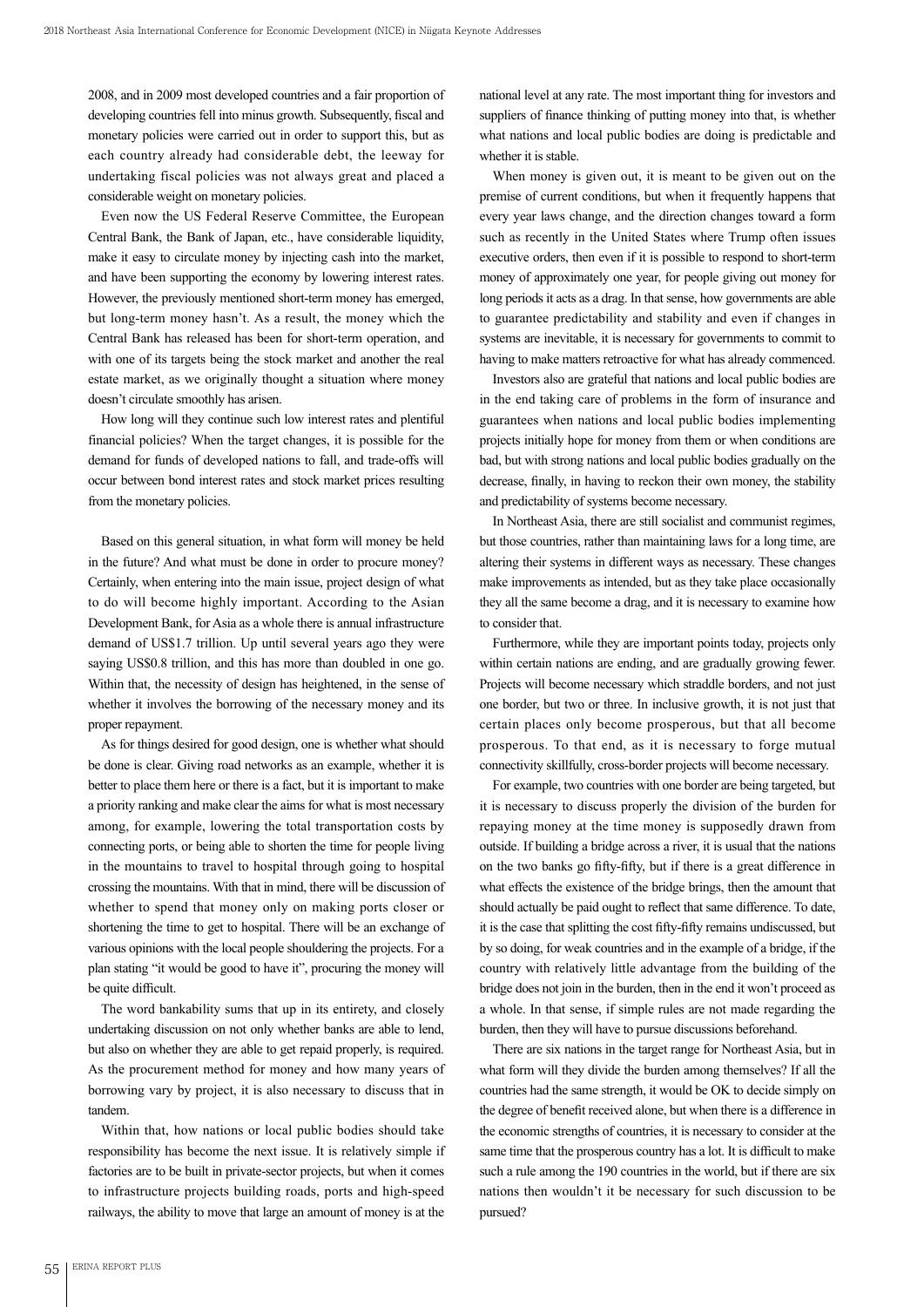Regarding the provenance of the money, there are both public- and private-sector sources. In the case of countries lagging behind in economic development, there are many areas being supported by official development assistance (ODA) from developed nations, but in Northeast Asia such countries are few, and to some extent privatesector finance is provided. Either that or, via devoting capital to the region with private-sector finance taking a measure of risk, a situation is arising of being able to make the judgement that it is good for both the recipient and the donor country. First it is necessary for our region to acknowledge matters in that way. Even within that, however, there are disparities in the strength of countries, and how to integrate that will be the next step, and I think that, looking at the total picture, for the time being we are in a region where privatesector capital is being provided.

ODA has had a considerable influence to date, but the developed nations providing it are suffering fiscally. In particular, in Europe after the Lehman Brothers shock, with the creative accounting of Greece there were various kinds of trouble and strength fell considerably, and it has become difficult for the respective countries to provide funds to overseas development aid. Amid the weight of public funds gradually falling and the weight of private-sector funds growing large, it is necessary to consider how we can draw out private-sector funds as something attractive. A future issue is building strength to draw out private-sector funds for the sake of our development and the execution of various projects.

In bilateral ODA, at times of difficulty there is also a supplementary portion from multilateral institutions, such as the Asian Development Bank and the World Bank, but the source of funds for those international institutions and the backup for guarantees are also undertaken by the governments of developed nations, and hasn't grown that much. Within this, private-sector funds are circulating relatively copiously, but it is not the case that they are circulating as well as thought. Due to a variety of reasons which will be mentioned later, short-term money is circulating well, but the long-term money necessary for infrastructure and environmental projects is not in easy supply.

One problem is that banks suffered considerable damage from 2009 on. To date, the banks put together deposits and lent them to projects which they thought OK in their own judgement, but whether they didn't have that judgement capacity or were a little sloppy in their processes, various defaults occurred, and there were 22 banks in operation nationwide several decades ago in Japan, but they have now decreased to 5 with mergers and failures occurring. In Europe, and actually in the United States also, similar things occurred.

When banks looked like they were going to go out of business, the government aided the banks, giving support and injecting money in the form of stocks. However, as the source of that money is taxes, and there is pressure because, in the people's view, "using our money, the banks are surviving somehow and continuing business; first we want you to use it for business that will give direct reductions to us, and because you're using it in other countries there ought to be money spare." When such a thing happens in affluent nations, money not being provided by affluent nations, as with ODA, can also occur in the private sector.

In the case of private-sector money, taking a degree of risk is permissible, but if the pressure increases from the people, saying

"you can't take risks because it is supported by our taxes," as expected business becomes difficult to do. If financial patriotism in this form grows strong, money will stay in the country and not leave. Conversely, when there aren't people borrowing money within the country, the banks themselves are also in trouble, with no borrowers for their money. It is necessary to consider the public consciousness and at the same time whether theirs is a rational judgement.

Summarizing the current market conditions, speaking of the relationship in the supply and demand of finance, the supply side has grown excessive. Via central banks injecting a large amount of money in order to support the economic situation, in general terms low interest rates have continued for a long time. Now, even when everyone deposits 1 million yen, if you withdraw it in one go from an ATM, then the interest it earns will disappear through the charges for using the ATM. This is occurring globally and not only in Japan. At the same time, as mentioned previously, due to various restrictions imposed on the banks themselves, there is little long-term money. On the other hand, as the central banks are increasingly distributing money, short-term money has come to abound.

After the 2008 Lehman Brothers shock, the United States overcame it in approximately two years, but overcoming it in Europe took a long time, and in addition trouble occurred due to Greece's national creative accounting, and the strength of European banks fell considerably. The European Central Bank has been rapidly circulating money, but as to whether it is provided in a form used as long-term money, it has come to be provided only quite limitedly.

The above was the situation to date, but the direction of financial policies is changing little by little. From around 2014, the United States first, with the crisis situation having ended, began changing direction extremely slowly. Recently, the European Central Bank has also begun to follow it, and from around 2019 will be oriented in the direction of changing the policy to date. As Japan is lagging a little behind in comparison with Europe, although I think it will be later, we are now seeing the basic direction changing.

At the time, the US moves were the largest. The United States is the center of the finance markets, and the US dollar has that much strength. In what form the United States will change its direction for finance not only impacts the US economic climate, but also impacts other developed nations, emerging economies and developing economies. However, amid the dark clouds which the Federal Reserve Board—the US central bank—is plunging into, there may be a lack of leadership, the prediction of inflation has grown difficult, and Janet Yellen, Chair of the Federal Reserve, has also said that the movement of inflation is a mystery.

At the same time, as factors restricting the moves of banks, for the reason that everyone is making deposits in banks which have been considerably damaged, there is discussion that for those banks to retain their health, it is better for them to impose a variety of restrictions. From the first a bank is taken as having an enviable amount of money, but now in both Japan and the world, in a sense the business line most exposed to a crisis has become financial business, and within that what banks maintain has become important.

People in manufacturing and distribution going bankrupt is never a good thing, but in the case of financing, there are also other healthy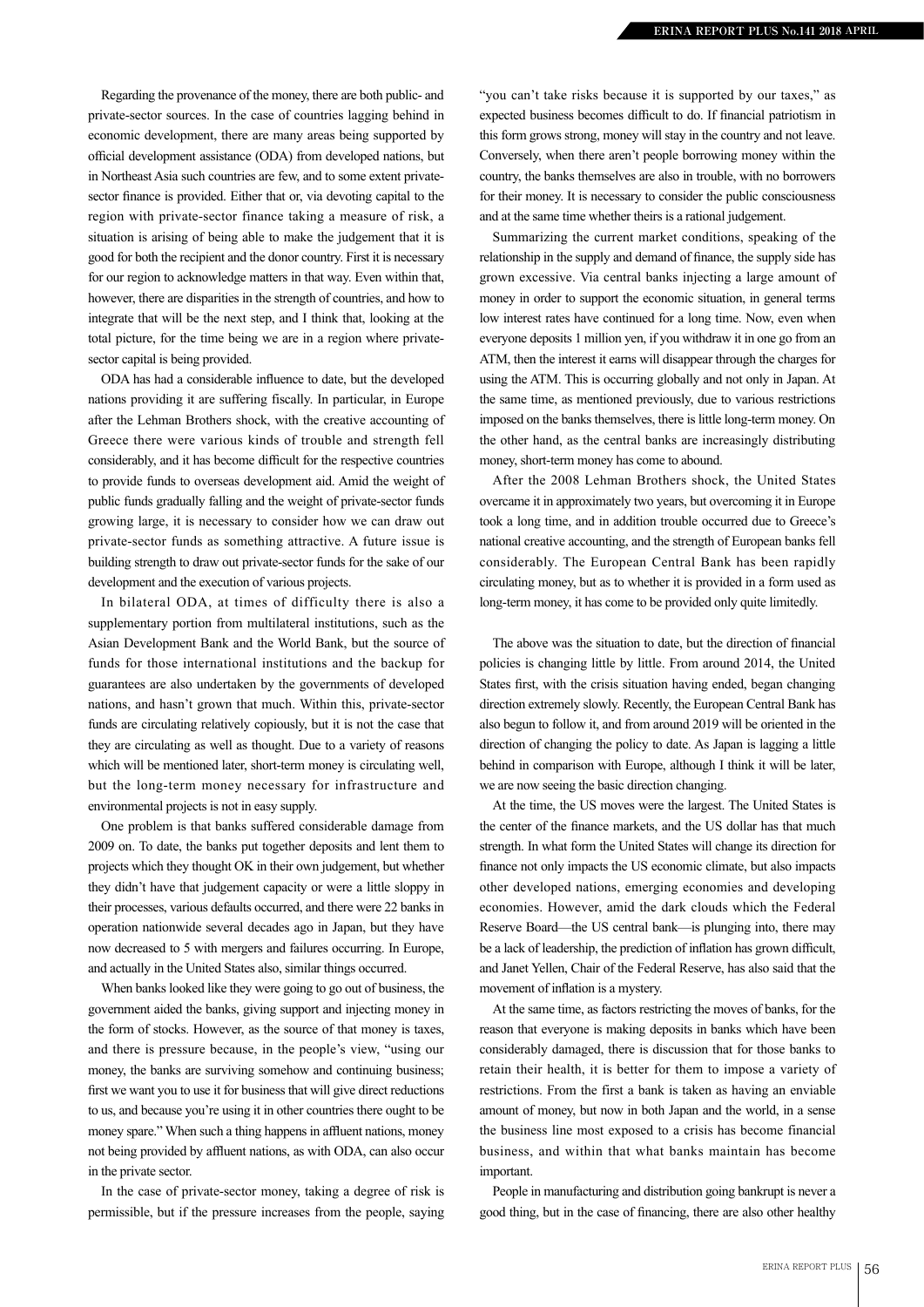firms borrowing from those financial institutions and there are also well-meaning depositors putting money into those banks, and bankruptcy must be avoided if possible. In order for banks to become healthy, it is better not to exaggerate, and moves to restrict activities will emerge anyway. President Trump, who talks of excessive restrictions, has proposed easing up a little on financial regulations, but points that specifically say what best to do have not yet come into view.

Regarding the banks themselves as they are now, in a situation of not being able to do business, if the systems for maintaining the financial systems of the six nations of Northeast Asia and the health of banks differ, it will not be easy for them to do business together. Even if the money provider is the United States only, there has to be some degree of agreement on in what form the implementer of the project receiving the money will allocate the capital, and in what form they recoup the money. If one country is in receipt, then that country's system will be OK, but when cross-border business is being done, when it comes to allocating the money in some form and fulfilling responsibilities, then differences will emerge in the method of fulfilling responsibilities, and it will be rather awkward.

The six nations of Northeast Asia also differ in social systems, and there are considerable differences regarding financial mechanisms, and it is obvious that they cannot immediately be completely the same. However, via discussion of what will cause the biggest problem, harmonization so as to seek gradual coordination will be the greatest issue for Northeast Asia in the future.

At the same time as that, for the banks themselves in the future, if their strength goes, it is necessary to consider whether it would be necessary to seek funding sources from places other than banks. Already in the United States, when firms do certain business they don't rely on the banks, but issue stocks themselves and procure funding, or issue bonds themselves and take on loans, and this style of direct finance has grown big. In the case of Europe and Japan, the weight of banks in industry and other finance has grown high, but if the banks' strength looks to be going, direct finance will become necessary.

In that sense, first the activation of bond markets is conceivable. Up to the present money was deposited in banks or the post office and was put together there and business done, but when a given company says it wants to borrow money because it wants to do some business, it will be necessary to create a bond market in the form of direct lending of money to the company.

At the same time, among people with money there are some with long-term money. Typically, they are people who manage pensions, and it is necessary to manage the capital for a long time for those who don't need the money right now, but in 20 or 30 years' time, and reaching out directly to such people must be considered.

What is more, amid the development of AI and the Internet, we have arrived at a situation where money can be borrowed without going to a bank. Already in the Midwestern United States and China, if you want to borrow say 1 million yen, the willing-to-lend responses come via the net, and matching occurs. The banks have made no mediation in that. It is necessary to consider that a peer-topeer movement will gradually gain in size.

If money circulates without going through banks, should trouble occur the damage will be lessened. We deposit money in banks,

banks put that together and if the borrowers fold it is the case that the banks themselves will break, but if the projects to which various people have lent individually don't go well and the money cannot be recovered, then the respective investors each suffer a little pain, and in the sense that they don't end up collapsing and dying, the risks are spread. Whether they will permit that in the financial world, particularly in countries where the government has a degree of control over the economic system, whether to accept that or not will be one resulting decision.

In Asia, in comparison with Europe and the United States, the development of the bond market is lagging behind, but through skillfully activating this, people with money can not only have the narrow choice of bank deposits, but also be able to have a little longer operation. In a long operation, as a higher rate of return is usually offered, the fact is that a situation aiming toward that will be possible.

In order to create a variety of bond markets, different procedures are necessary. For example, supposing bonds are defaulted on, procedures must be considered as to who will compensate for that, and it is also necessary to consider whether that be done by existing or new institutions. In the future, once they issue bonds, an OKrating for the project the company is attempting to do or the strength of the company will be necessary, and must be considered alongside who is going to do it. As overall institutional development, there will have to be examination of the bankruptcy and taxation laws, etc.

This has already happened in Southeast Asia, and this will probably be possible in Northeast Asia also, making use of the experience of China, the ROK, and Japan. Within that, in order to acquire capital which is as long-term as possible, in the future we must ask for money to be provided, with an interest in pensions in particular. In the current situation, pension funds give out money in developed countries to water and electricity projects, for example, but countries where this has not been done to date are not very willing to do so. While this will come as no surprise, it will be important to do something to overcome that.

In infrastructure also, it will be necessary to create anew, and somehow continue maintaining already existing infrastructure during long use. The funds for that are also large, and within the previously mentioned US\$1.7 trillion, they must use money not only for new construction, but also how to deal with holes appearing in already built roads and bridges that are unstable. Already existing infrastructure is called "brown field," and that to be newly built "green field", and it is necessary to consult with the providers of funds on putting money into the brown field also.

In the world of politics, while a great many politicians are wholeheartedly working on the creation of new infrastructure, they do not show much enthusiasm for maintaining and repairing that already built. I think that there is a need to consider drawing pension funds toward the brown field, but it is not that easy. Moves have arisen where they will provide money to the existing infrastructure of developed nations, but cannot easily lend for new infrastructure. I think it is necessary to consider how to make that attractive for Northeast Asia as a whole.

Lastly, in receiving money from outside, or receiving it from places already having a lot of capital such as China and Japan, when countries appear which would seem to become unable to repay